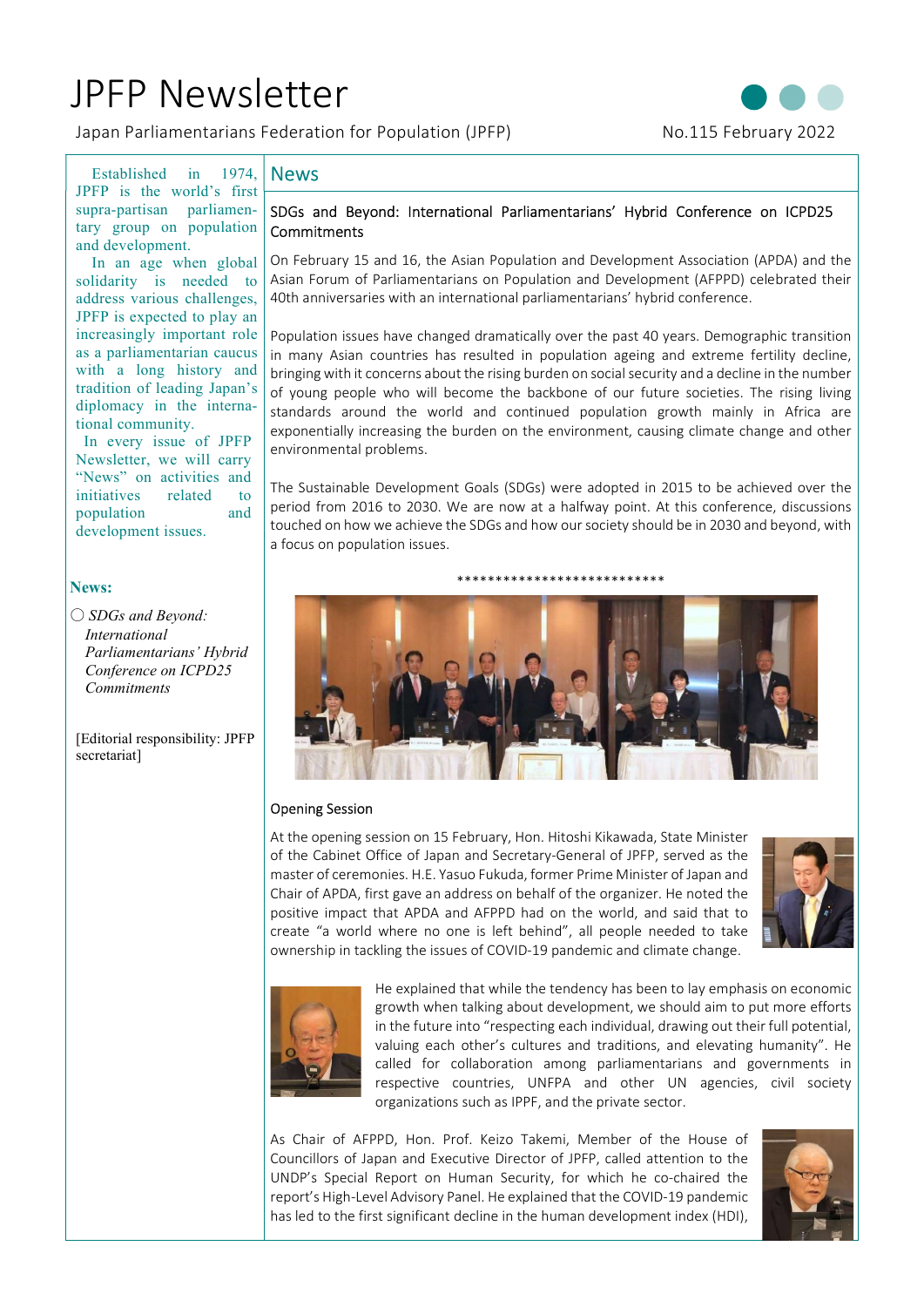#### Japan Parliamentarians Federation for Population (JPFP)

Established 1 April, 1974

Chair: Hon. Yoko Kamikawa (7th Chair)

Membership: 73 (As of 28 February 2022)

Secretariat: Asian Population and Development Association (APDA)

TEL: +81-3-5405-8844

FAX: +81-3-5405-8845

E-mail:  $a p da @ a p da$ .jp

Website: http:www.apda.jp

Back numbers are available from this link  $\frac{5}{3}$ 

https://www.apda.jp/en/topics.html

which had been improving before then, and that the health crisis has become critical. In this era of the "Anthropocene" marked by a significant anthropogenic impact on the Earth's ecosystems and climate, development approaches should take into account the issues of inequality and unstable global environment and should focus on achieving equitable human development. He called upon the participants to join in the discussion of population issues in the Anthropocene.



Hon. Yoko Kamikawa, Member of the House of Representatives of Japan and Chair of JPFP, congratulated APDA and AFPPD on their anniversaries on behalf of JPFP, and reported that in two years' time, JPFP will be celebrating its 50th anniversary. When JPFP was established in 1974, the greatest crisis facing humanity was "population explosion", but in the last 48 years, the world's demographics have become increasingly more complex and diversified. She pointed out that the issues of population, food, and water,

in particular, will continue to be important issues. She said that Japan is one of the first countries in the world to face the issues of low fertility, population ageing, and population decline, and expressed hope to promote knowledge sharing of Japan's best practices and lessons learned with the rest of the world through APDA's and AFPPD's networks of parliamentarians.

Dr. Natalia Kanem, Executive Director of UNFPA, sent a video message, in which she congratulated APDA's and AFPPD's 40th anniversaries and thanked their 40-year collaboration with UNFPA. UNFPA is currently working towards meeting concrete goals of (1) ZERO maternal deaths from pregnancy and childbirth, (2) ZERO barriers to family planning services, and (3) ZERO gender-



based violence, child marriage, and other harmful practices. She expressed hope to strengthen collaboration with APDA and AFPPD to meet these goals.



Lastly, H.E. Hiroyuki Hosoda, Speaker of the House of Representatives of Japan, congratulated APDA and AFPPD on their 40th anniversaries. As urgent issues that countries and regions of the world need to work together to address, he first mentioned climate change, which will require efforts to achieve the optimal energy mix through energy policy. He then referred to infectious diseases as another urgent issue and emphasized the need for policies that strike a balance between promoting testing and vaccination and

strengthening health care systems on one hand, and maintaining economic activities on the other. He said that both issues require a response from the perspective of "human security" of how we ensure the health and lives of each person, and that such a task is "indeed a major challenge facing us politicians". In conclusion, he commended the achievements and efforts of APDA and AFPPD of the last 40 years, and expressed hope that APDA and AFPPD will continue to contribute to addressing future global issues. He then declared the opening of the conference.

#### Keynote Speech: Anthropocene and Human Society: Toward a New Theory

Dr. Mariko Hasegawa, President of the Graduate University for Advanced Studies

Commentator: Hon. Prof. Keizo Takemi, Chair of AFPPD

Looking back on the past perspectives on global environment and population issues, Dr. Hasegawa presented Paul Ehrlich's equation: I = PAT (where I (impact) can be obtained by multiplying P (population), A (affluence), and T (technology)). She explained that to reduce environmental impact, it will be necessary to control the impact from population, rethink our stance on affluence, and introduce innovative technologies for carbon neutrality and resource recycling.

Geologically we are now in the "Holocene". But a proposal has been put forward to call this era the "Anthropocene" for the extraordinary impact that human energy consumption is having on the planet. She explained that although it remains to be seen whether this proposal would be adopted, it is a testament of the significant impact of human activities on the globe.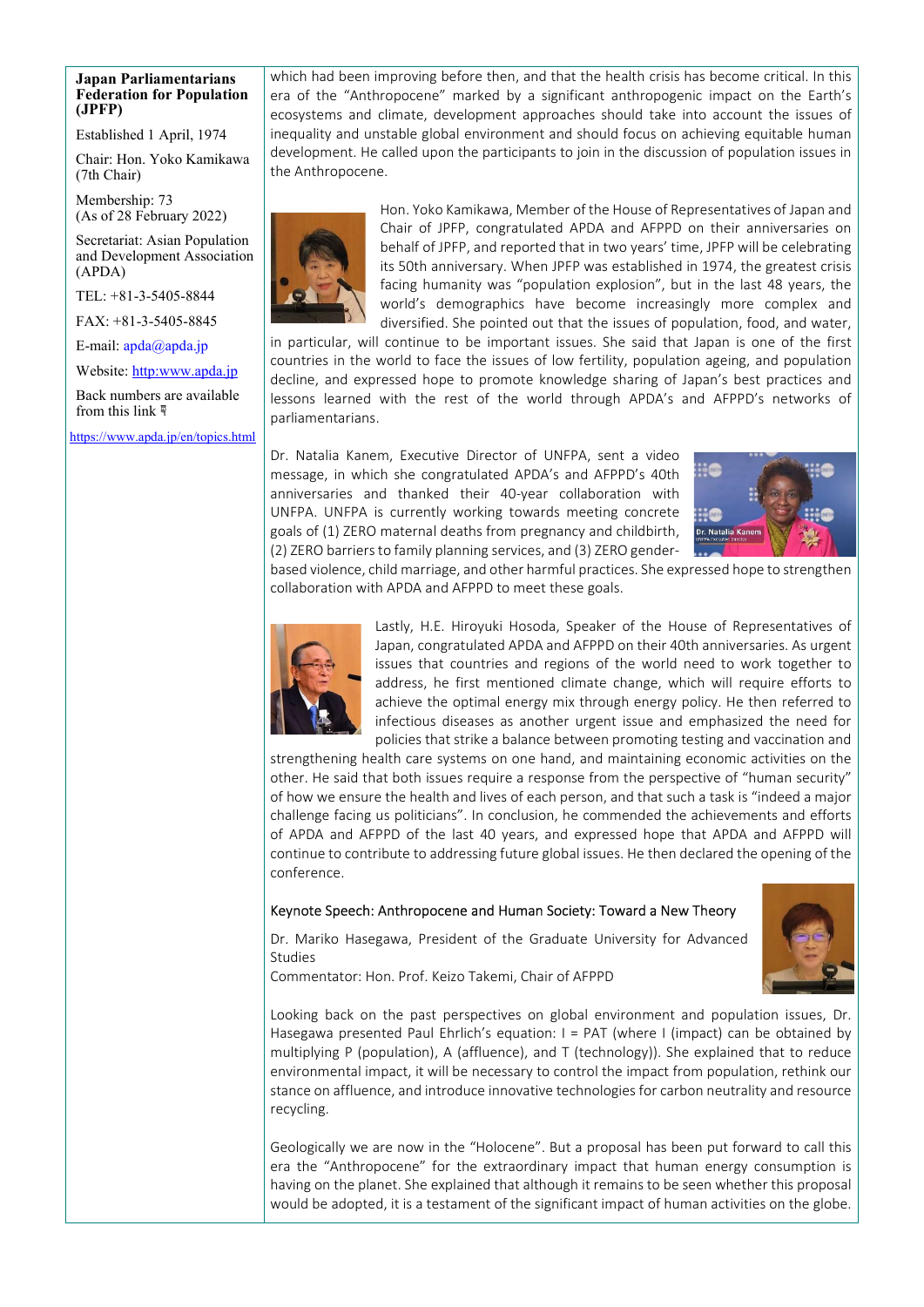As for extremely low fertility in Japan, a study shows that the sense of joy increases among parents with their first child as compared to having no children at all and it rises further with the second child; however, the increase is smaller with the third child. On the other hand, the feeling of burden of childrearing rapidly rises as the number of children increases. She explained that as a result, most people wanted two children as a compromise. Since the sense of joy and burden of childrearing

determines the number of children, removing the economic burden of childrearing is particularly important as a measure against low fertility. She pointed out that community ties and support for child- rearing are needed. She explained that difficulty in obtaining such support in cities is also contributing to



increasing the sense of burden and to low fertility.

### Session: SDGs and Beyond: Activities of the Parliamentarians and Civil Society Toward the Attainment of the SDGs

1. Population and Water – Lessons from Asia and Japan

Hon. Yoko Kamikawa, Chair of JPFP, presented the correlation between the issues of water and population from multiple perspectives, including scarcity of water resources and importance of water resource management, the link between access to safe water and infant mortality, and climate change, particularly the dramatic increase in wind and flood damage in the Asia-Pacific region and its effects. To achieve the SDGs and improve the quality of life (QOL) of individuals, she called on the participants to work together as an international community in sharing and applying lessons learned and knowledge gained and to take a new step in reframing population issues.

2. Global Governance on Health Policy

Hon. Dr. Janette Garin, MP and former Minister of Health of the Philippines, explained how she promoted vaccine programmes and other efforts as the Minister of Health, and noted that the lack of government budget for the health sector had been a major challenge.

3. Role of the Legislation: Legislation on ODA Report at the National Assembly-Japan's Contribution

H.E. Dr. Chris Baryomunsi, Minister of ICT and National Guidance of Uganda and former President of the African Parliamentary Forum on Population and Development (FPA), touched on his experience of establishing the Uganda Parliamentarians Forum on Food Security, Population and Development (UPFFSP&D) and FPA, and explained how, in collaboration with APDA, the forum has promoted the work of parliamentarians on population issues.



4. Global Issues and Population: Japan's Role - Agenda of TICAD and Toward SDGs

H.E. Yoshimasa Hayashi, Minister of Foreign Affairs of Japan, noted that he himself is the Director of JPFP, and congratulated APDA and AFPPD for their 40th anniversaries. He mentioned the Anthropocene, an era in which human activities have come to have a fatal impact on the global environment. He emphasized that the COVID-19 pandemic was part of such human activities and that how we address population issues will have a direct bearing on the state of our societies. As the 8th Tokyo International Conference on African

Development (TICAD8) will be held in Tunisia this year, he said that Japan will also address population issues from the perspective of promoting socioeconomic development and increasing people's well-being.

## 5. SDG's Role in Industry

Mr. George Nakayama (Senior Advisor and former President and CEO of Daiichi Sankyo Co., Ltd.), as Chair of the Keidanren-Japan Business Federation's Committee on Responsible Business Conduct & SDGs Promotion, noted similarities between traditional Japanese business principles and the SDGs. He explained that Keidanren is working on achieving the SDGs based on the business principle of "Sampo Yoshi", which means that a business should benefit both the seller and the buyer as well as contribute to society. He then presented some of the specific examples of Japanese companies' initiatives overseas.

Dr. Souhail Alouini, former MP from Tunisia, who chaired the session, summed up each presentation and concluded the session by saying that he would like to welcome Foreign Minister Hayashi and others concerned to TICAD8 in Tunisia.